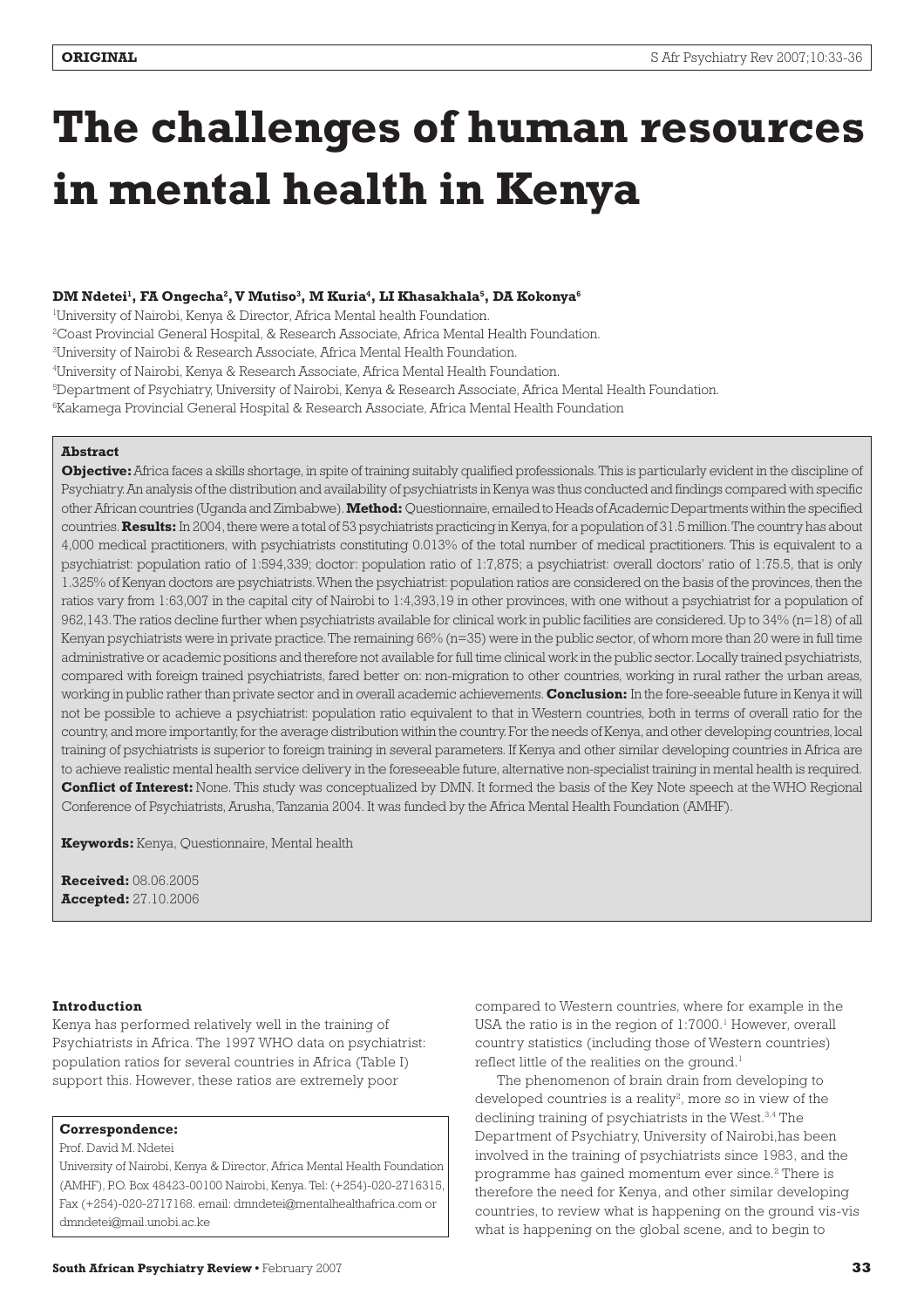| S Afr Psychiatry Rev 2007:10:33-36<br>. |
|-----------------------------------------|
|                                         |

| Country     | Population<br>(Million) | Number of<br>Psychiatrists | Psychiatrist/<br>Population ratio |  |
|-------------|-------------------------|----------------------------|-----------------------------------|--|
| Uganda      | 20.6                    | 11                         | 1:1,1,872,700                     |  |
| Tanzania    | 29.5                    | $\vert \vert$              | 1:2.681.800                       |  |
| Kenya **    | 28.8                    | 56                         | 1:514.200                         |  |
| Rwanda      | 7.7                     |                            | 1:7,700,000                       |  |
| Nigeria *** | 102.1                   | 100                        | 1:1,021,000                       |  |
| Ethiopia    | 58.7                    | 11                         | 1:5.336.300                       |  |
| Zambia      | 9.4                     | 2                          | 1:4.700.000                       |  |
| Zimbabwe    | 11.4                    | 10                         | 1:4.140.000                       |  |
| Malawi      | 9.6                     |                            | 1:9.600.000                       |  |
| Mauritius   | 1.1                     | 9(all Government)          | 1:122.200                         |  |
| Cameroon    | 13.9                    | 4                          | 1:3.475.000                       |  |
| Ghana       | 18                      | 11                         | 1:1.636.300                       |  |

**Table I: Ratio of psychiatrists to population (selected countries in Sub-Saharan Africa), mid 1997:**

*\*Source: 1997 World Population Data sheet publication of Population Reference Bureau Washington DC.*

*1998 WHO Africa Mental Action Newsletter*

*\*\* Only one medical school training psychiatrists*

*\*\*\* More than 10 medical schools training psychiatrists*

strategize for a sustainable, appropriate and realistic provision of mental health services in the years to come.

### **METHOD**

A questionnaire to document the number of psychiatrists, where they trained, in which countries they practiced, and for Kenya - their predominant roles as psychiatrists and locations of practice within Kenya was developed by the 1st author (DMN). This questionnaire also enquired as to the population of the respective countries, and for Kenya the respective regions, as well as a breakdown of the contents of the curriculum for the postgraduate training in psychiatry and hours allocated to psychiatry and mental health at undergraduate medical education. This questionnaire was sent to the heads of academic departments of psychiatry at several universities to complete for their countries, in consultation with appropriate government authorities.5

This questionnaire was sent electronically, and those

| Table II: Distribution of Kenyan psychiatrists per type of facility<br>(April 2004): |                                 |  |  |
|--------------------------------------------------------------------------------------|---------------------------------|--|--|
| No. of psychiatrists<br><b>Facility type</b>                                         |                                 |  |  |
| Public health facility<br>University(Teaching)<br>Private Practice                   | 22(1 an expatriate)<br>13<br>18 |  |  |
| Total                                                                                | 53                              |  |  |

completed were returned the same way. The Kenyan population for any year is based on the yearly projections by the Kenya population council.

### **RESULTS**

The questionnaires were fully completed only for three countries, Kenya, Uganda and Zimbabwe. The findings will focus on the Kenyan data. There were 53 psychiatrists working in Kenya in 2004. Table II summarizes the distribution of these psychiatrists as per type of facility and where they worked.

Table IIIa summarizes the distribution of psychiatrists, all of them located in the major urban areas, as well as the population in those urban areas. Some urban areas had better psychiatrist: population ratio than Nairobi, the capital city. However some of these urban areas were in fact settlements in rural areas, thus serving those rural areas, and could therefore be regarded as rural.

Table IIIb summarizes the distribution of psychiatrists in rural and urban areas and whether those psychiatrists were in

| Table IIIb: Distribution of Psychiatrist by private and public practice<br>(April 2004). |         |    |    |  |  |  |
|------------------------------------------------------------------------------------------|---------|----|----|--|--|--|
| Public<br>Private<br>Total                                                               |         |    |    |  |  |  |
| Rural<br>Urban                                                                           | 2<br>16 | 28 | 44 |  |  |  |
| Total                                                                                    | 18      | 35 | 53 |  |  |  |

| Town      |        | No. of psychiatrists |       |                                          |                         |                                  |  |  |
|-----------|--------|----------------------|-------|------------------------------------------|-------------------------|----------------------------------|--|--|
|           | Public | Private              | Total | % of all psychiatrists<br>in the country | population <sup>a</sup> | Psychiatrist<br>population ratio |  |  |
| Nairobi * | 24     | 10                   | 34    | 64.1                                     | 2,143,254               | 1:63036                          |  |  |
| Eldoret   |        | $\mathbf 0$          |       | 7.5                                      | 197,449                 | :49362                           |  |  |
| Mombasa*  |        | 3                    |       | 7.5                                      | 665,018                 | 1:166,254                        |  |  |
| Machakos  |        |                      |       | 3.8                                      | 143,274                 | 1:71,637                         |  |  |
| Kisumu*   |        |                      |       | 1.9                                      | 322,734                 | 1:322,734                        |  |  |
| Nakuru*   |        |                      |       | 1.9                                      | 231,262                 | 1:231,262                        |  |  |
| Thika     |        |                      |       | 1.9                                      | 106,707                 | 1:106,707                        |  |  |
| Embu*     |        |                      |       | 1.9                                      | 52,446                  | 1:52,446                         |  |  |
| Meru      |        |                      |       | 1.9                                      | 126.427                 | 1:126.427                        |  |  |
| Nkubu     |        |                      |       | 1.9                                      | 7.725                   | 1:7.725                          |  |  |
| Nyeri*    |        | 7                    |       | 3.8                                      | 101.238                 | 1:50.619                         |  |  |
| Kakamega* |        |                      |       | 1.9                                      | 74,115                  | 1:74,115                         |  |  |
|           |        |                      |       |                                          |                         |                                  |  |  |
| Total     | 35     | 18                   | 53    | 100                                      | 4,042,749               | 1:1,990,324                      |  |  |

*\* Administrative capitals. Note that one administrative capital is not included because it did not have a psychiatrist*

*a Kenya population council (1999 census data). Government Printer Nairobi.*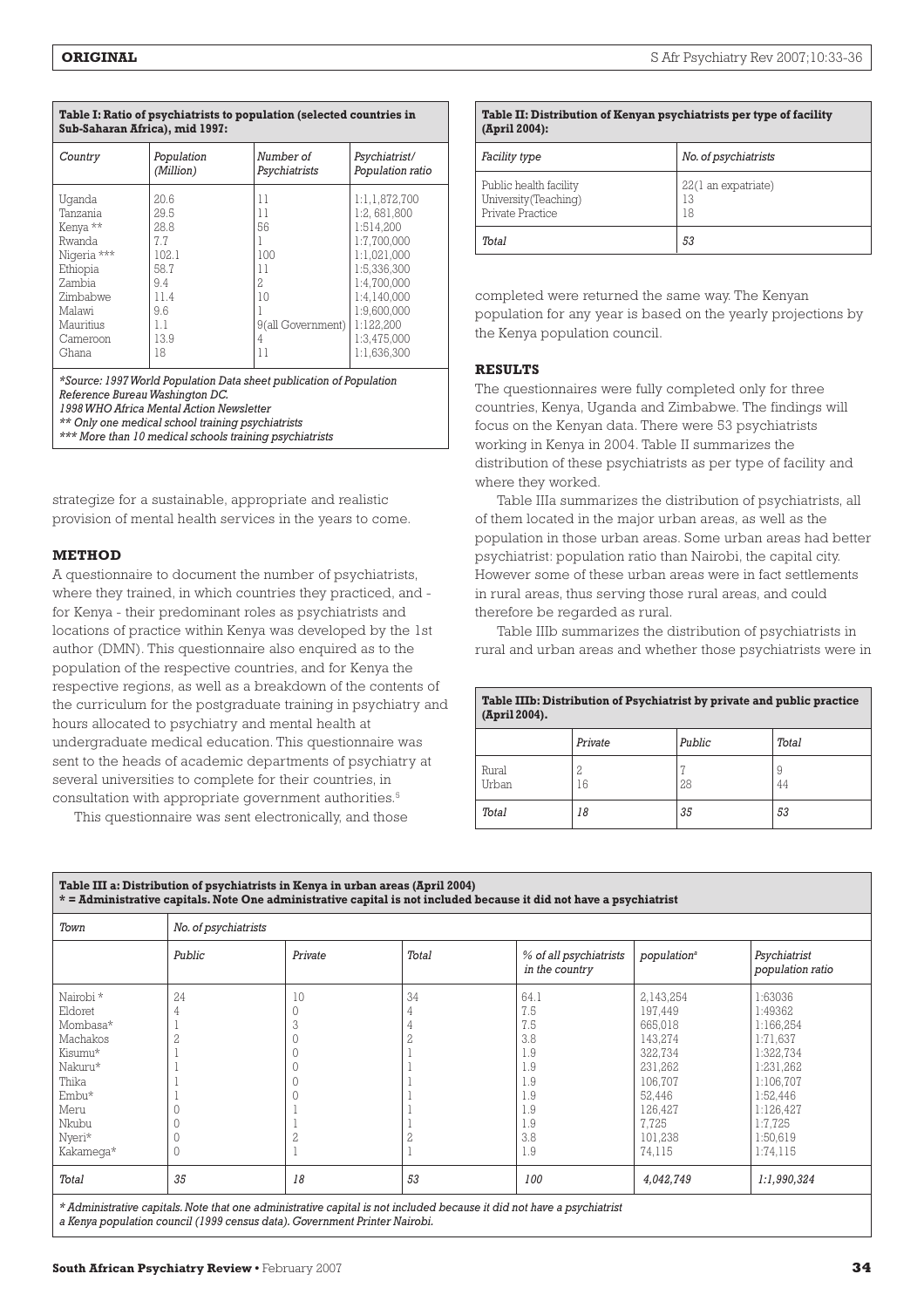the private (available only to those who could afford private treatment) or public sector (theoretically available only to those who seek services in Government funded facilities). Only 17% were in rural areas and the rest were all based in the major urban areas.

When the distributions of psychiatrists are considered on the basis of major administrative areas (inclusive of both rural and urban) i.e. provinces then the psychiatrists: population ratios vary greatly (Table IV). One had no psychiatrist at all and two had one psychiatrist for more than a population of 2 million (Table IV should be considered along side Tables IIIa and IIIb which indicated clearly where such psychiatrists are based and whether in the private or public sector).

| TableIV: The Distribution of psychiatrists per province# (April 2004).                                      |                             |                                                   |                                                                                                    |                                                                                               |  |  |
|-------------------------------------------------------------------------------------------------------------|-----------------------------|---------------------------------------------------|----------------------------------------------------------------------------------------------------|-----------------------------------------------------------------------------------------------|--|--|
| Province                                                                                                    | Psychiatrist                | $\frac{0}{6}$                                     | population                                                                                         | Psychiatrist per<br>population                                                                |  |  |
| 1 Nairobi<br>2 Central<br>3 Coast<br>4 Eastern<br>5 North Eastern<br>6 Nyanza<br>7 Rift Valley<br>8 Western | 34<br>3<br>4<br>5<br>0<br>5 | 64.1<br>57<br>7.5<br>9.4<br>Ω<br>19<br>9.4<br>1.9 | 2.143.254<br>3.724.159<br>2.487.264<br>4,631,779<br>962.143<br>4.392.196<br>6.987.036<br>3,358,776 | 1:63.007<br>1:124,1386<br>1:621.816<br>1:926.355<br>1:4.392.196<br>1:1.397.407<br>1:3.358.776 |  |  |
| #Kenya is divided into 8 administrative units called provinces                                              |                             |                                                   |                                                                                                    |                                                                                               |  |  |

Table V summarizes what those psychiatrists predominantly do. Only 23 out of the 53 (i.e. 43.4%) were involved in full time clinical work.

Table VI summarizes the number of Kenyan psychiatrists known to be practicing at the time of the survey, regardless of which country they practiced in 2004. There were a total of 73. Of these, 21 (29%), nearly a third were practicing outside Kenya. Those who trained outside Kenya ,17 out of 26 i.e. 65.4%, practiced outside Kenya while for the equivalent of those trained in Kenya only 4 out of 47 (8.5%) practiced outside Kenya

Table VII gives an indication on the content of training for psychiatrists for three countries (Kenya, Uganda and Zimbabwe). Kenya allocated the most number of hours for

| Table VI: Location of Kenyan psychiatrists by place of training<br>(April 2004). |                  |                |                                |  |  |  |
|----------------------------------------------------------------------------------|------------------|----------------|--------------------------------|--|--|--|
|                                                                                  | Overseas trained | Kenyan trained | Total                          |  |  |  |
| In public Services<br>in Kenya                                                   | 4                | 30             | 34 (excluding 1<br>expatriate) |  |  |  |
| In private practice<br>in Kenya                                                  |                  | 13             | 18                             |  |  |  |
| verseas                                                                          | 17               |                | 21                             |  |  |  |

### **Table VII Training hours for Master of Medicine in Psychiatry (April 2004).**

*Total 26 47 73*

|                                                                                                                                                                                            | Kenya                                         | Uganda                                               | Zimbabwe                                                       |
|--------------------------------------------------------------------------------------------------------------------------------------------------------------------------------------------|-----------------------------------------------|------------------------------------------------------|----------------------------------------------------------------|
| Behavioral Sciences Psychiatry<br>HuhA<br>Child/Adolescent<br>Psycho-geriatrics<br>Community psychiatry<br>Forensic psychiatry<br>Substance psychiatry<br>Liaison psychiatry<br>Psychology | $220**$<br>25<br>$10*$<br>Not specified<br>40 | 300<br>195<br>195<br>195<br>195<br>195<br>195<br>195 | 699<br>3 months<br>3 months<br>2 months<br>2 months<br>1 month |
| Pharmacotherapy<br>Neurology<br>Health Systems Medicine<br>Research<br>Epidemiology, Biostatistics<br>Research Methods                                                                     | 10<br>$20*$<br>75                             | 150<br>90<br>135<br>45                               | 3 months<br>l week-full<br>time per<br>year x 3                |

\* 3 month attachment in the respective departments.

\*\* During the entire study period of 3 years the students undertakes full time clinical work at the mental hospital.

research based training. For all the three countries, a research dissertation on a topic relevant to clinical practice or policy is part of the training and must be successfully completed.

# **DISCUSSION**

As of 2004, Kenya had a total of 73 psychiatrists of whom only 53 practiced in Kenya, giving Kenya one of the best psychiatrist: population ratios in Africa, South of Sahara and outside South Africa.<sup>5</sup> It is noteworthy that in 1997, the Kenyan psychiatrist:

| Table V: Distribution of public service psychiatrists by predominant role: (April 2004).                                                                                                                                           |                                          |                 |          |                                                  |               |                                                                 |                                                                                                                            |
|------------------------------------------------------------------------------------------------------------------------------------------------------------------------------------------------------------------------------------|------------------------------------------|-----------------|----------|--------------------------------------------------|---------------|-----------------------------------------------------------------|----------------------------------------------------------------------------------------------------------------------------|
| Facility                                                                                                                                                                                                                           | Total No.                                |                 |          |                                                  |               |                                                                 |                                                                                                                            |
|                                                                                                                                                                                                                                    | ٠                                        | Administration  | Teaching | On going Research<br>dissertation<br>Supervision | Clinical work | Research<br>(excluding<br>supervision of<br><b>Dissertation</b> | <b>Station</b>                                                                                                             |
| 1. Ministry of Health<br>2. World Health<br>Organization<br>3. Mathari Hospital<br>4. University of Nairobi<br>5. Moi University<br>6. Moi Hospital<br>7. Nyanza<br>8. Coast<br>9. Machakos<br>10. Embu<br>11. Thika<br>12. Nakuru | $\mathbf{2}$<br>$\overline{1}$<br>8<br>3 | 2<br>$\sqrt{2}$ | 8<br>3   | 5                                                | 5<br>8<br>J.  | 3<br>3<br>Not known<br>Not known                                | Nairobi<br>Nairobi<br>Nairobi<br>Nairobi<br>Eldoret<br>Eldoret<br>Kisumu<br>Mombasa<br>Machakos<br>Embu<br>Thika<br>Nakuru |